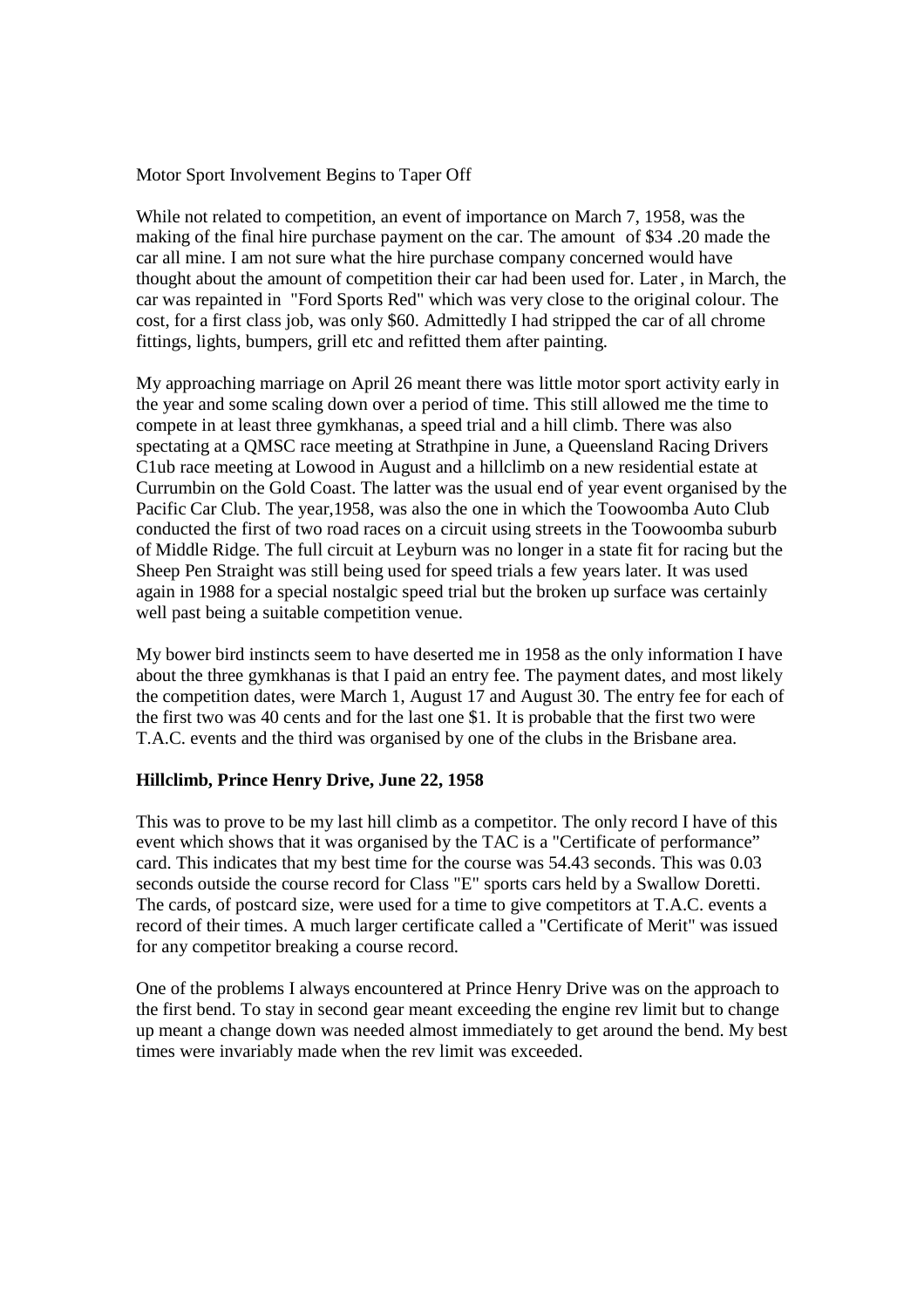#### **Speed Trials, Leyburn, August 10, 1958**

I have a programme and unofficial results for this TAC event. This tells me there were 15 competitors one of whom drove two cars. The driver who doubled up was my friend Ted Jones. He drove his Chevrolet sedan and also the Austin Healey belonging to, and also driven by, Ray Jorgensen. Ray was to be known in later years as a restorer of Healeys and this Healey, registration NFJ-543, must have been going well as its top speed on the day, when driven by either driver, exceeded the class record which had belonged to the Austin Healey 100S of Steve Ames.

The day must have run very smoothly as some competitors had as many as seven runs in the standing event and one driver managed ten runs in the flying with a number of drivers having eight or nine. Anyone having less than six runs must have had trouble or have felt that they had done as well as possible. The results are from my record and may be in error in some cases.

| <b>DRIVER</b> | <b>CLOSED CARS</b>     | <b>CLASS</b>             | STANDING START FLYING START |        |             |  |
|---------------|------------------------|--------------------------|-----------------------------|--------|-------------|--|
|               |                        |                          | <b>SECONDS</b>              |        | MPH KPH     |  |
| H. Moore      | <b>Ford Customline</b> | B                        | 19.03                       | 100.44 | 161.64      |  |
| L. Bryant     | Morris Minor           | $\mathbf{F}$             | 28.06                       | 52.41  | 84.34       |  |
| F. Bentley    | Lloyd Hartnett         | H?                       | 24.73                       | 61.09  | 98.31       |  |
| C. Gay        | Holden                 | D                        | 21.58                       | 83.87  | 134.97      |  |
| A. Wickham    | Holden                 | D                        | 21.97                       | 78.39  | 126.15      |  |
| C. Chapman    | Ford                   | $\overline{\mathcal{L}}$ | 22.64                       | 76.79  | 123.58      |  |
| E. Jones      | Chevrolet              | $C$ ?                    | 22.27                       |        | did not run |  |
| D. Hohn       | Holden                 | D                        | NA                          | 72.47  | 116.63      |  |
| J. Swiehert   | Holden                 | D                        | <b>NA</b>                   | 76.40  | 122.95      |  |
|               | <b>SPORTS CARS</b>     |                          |                             |        |             |  |
| R. Jorgensen  | <b>Austin Healey</b>   | D                        | 17.55                       | 106.50 | 171.39      |  |
| E. Jones      | <b>Austin Healey</b>   | D                        | 17.57                       | 106.63 | 171.60      |  |
| K. Ebeling    | Triumph TR2            | E                        | 18.63                       | 99.00  | 159.32      |  |
| G. Bramwell   | Standard               | $\overline{\mathcal{L}}$ | 31.06                       | N/A    |             |  |
|               | <b>RACING CARS</b>     |                          |                             |        |             |  |
| R. Taylor     | Alfa Romeo             | D                        | <b>NA</b>                   | 104.40 | 168.01      |  |
| E. Wendt      | Jaguar XK120           | $\mathcal{C}$            | 16.62                       | 129.31 | 208.09      |  |

Note: It appears that Wendt ran in the racing car class where he felt he had a chance of breaking the class record for the flying. In this he succeeded, the previous record being held by C. Anderson in the Jaguar Special at 125.87 mph (202.56 km/h). In the Sports Car class the record, which was 135.2 mph (217.58 km/h) , belonged to the D Type Jaguar of Mrs D. Anderson .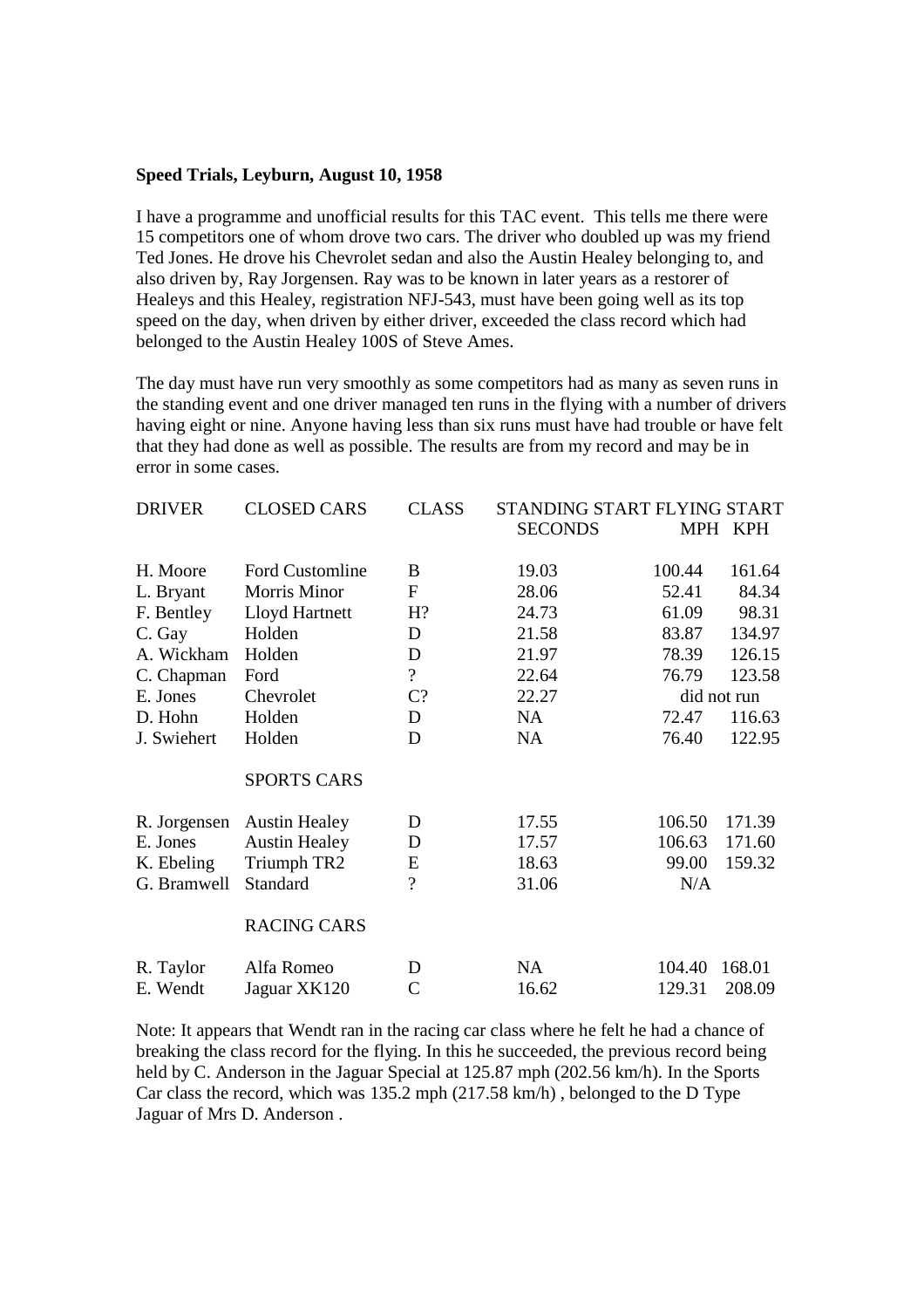As there were no prizes for events such as these the field was usually made up of T.A.C. members or other enthusiasts living in the district. As Leyburn was a further 74 km south west of Toowoomba, it was hardly worth the trip for competitors from Brisbane.

### **Motor racing, Lowood, Sunday August 31, 1958**

This Queensland Racing Drivers Club event saw me only in the role of spectator. As C.A.M.S. had designated the main race, "The 1958 Lowood Trophy", as one of those counting toward the Gold Star award for the Champion Racing Driver this event had attracted a number of name drivers from the south. These were, from Victoria: E.W. Gray (Tornado entered by L.J. Abrahams), S.J. Jones (Maserati) and L. Lukey (Lukey Bristol) and from the ACT, A G Mildren (Cooper Climax). In 1957, and more so in 1958, there were increasing numbers of true racing cars appearing on the Queensland circuits along with a number of highly developed specials.

The cars entered for the "Champions" Scratch Race (they also ran in the main event) were one each of Maserati, Jaguar D Type, Tornado, Sabakat, Lukey Bristol, Repco Holden, Lotus Climax, a Cooper-MG S/C and three of Cooper Climax.

While the field for sports car events still included a large contingent of touring type sports cars there were increasing numbers of more specialised vehicles. Apart from six saloon cars, three of Simca and three of Holden, entered in the "Sports and Saloon Car Handicap" there was one each of Jaguar "D" Type, Cooper Climax, Lotus Climax, Lotus Holden, Jaguar XK140 and a Godfrey Special and twelve of more conventional breed. These were Porsche (2), Austin Healey (1), Triumph "TR2", one with a Buchanan body, (2), followed by MG "TC" (3), "TD" (1), TF (2) and TF S/C (1).

Prize money too was increasing with first place in the "Trophy" race being worth \$200 and the trophy. The minor places attracted \$120, \$80, \$40, \$30 down to \$20 for sixth. There was also a handicap section in the same race with first worth \$60 and descending to \$4 for seventh place.

The lap chart in my programme indicates that the unofficial finishing order was A.B. Mildren (Cooper Climax) followed by S.J. Jones (Maserati), L. Lukey (Lukey Bristol), W.L. Pitt (Jaguar D Type) and A.A. Griffiths (Cooper Climax).

# **Hill climb, Milmerran**

This event organised by the Millmerran club was a new venue and to the best of my knowledge was used only once. It was probably held during the middle of the year as we had some friends, who came up from Brisbane, stay with us before the event and I remember the night as being very cold.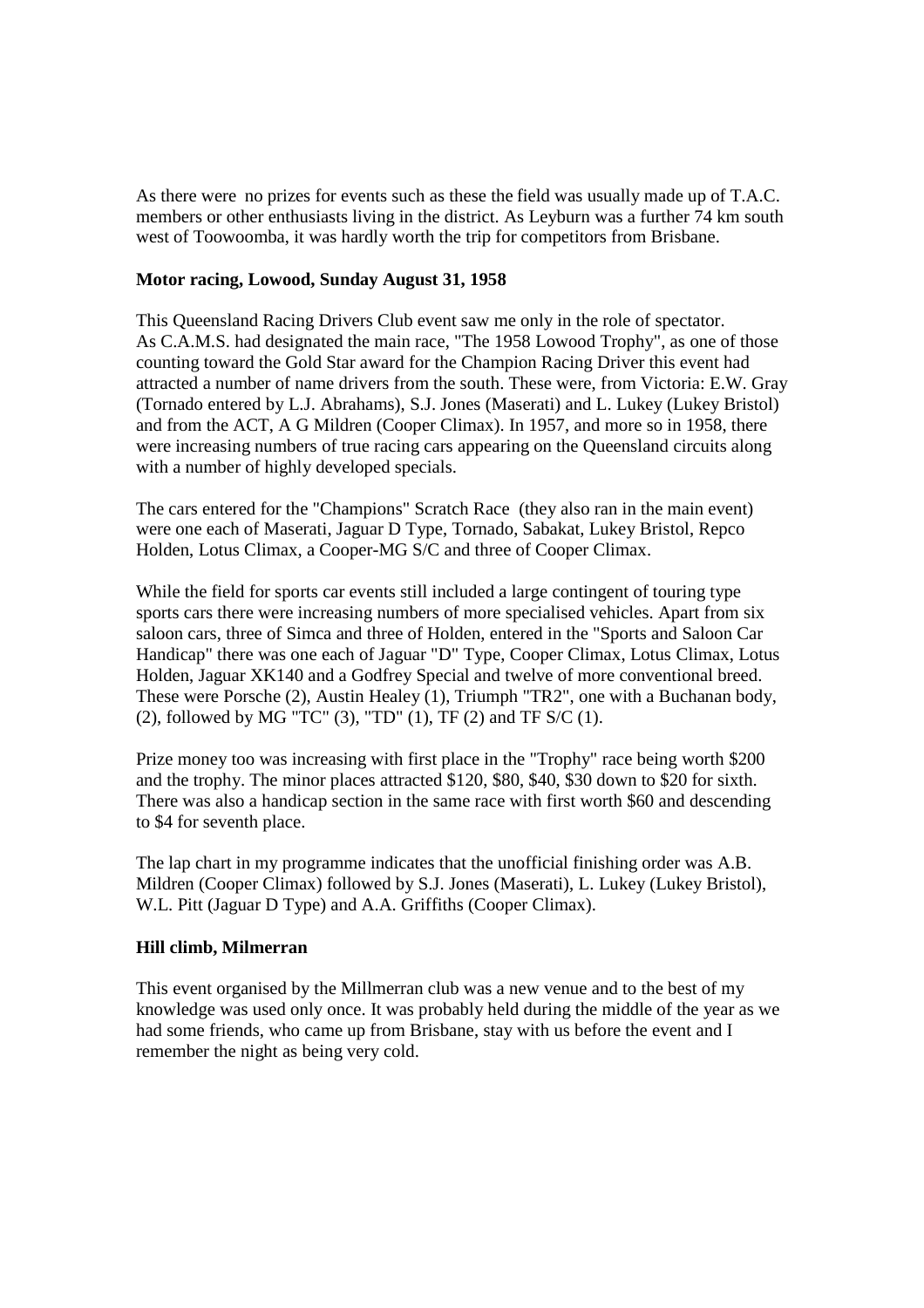We went to the event in the MG Magnette belonging, I think, to a friend of Vince Jordan. There was a party or barbecue after the event and the owner of the M was a little the worse for wear and Vince drove us home to Toowoomba.

I have no programme or results of the meeting but examination of my photograph album shows that the competitiors included the following - the Holden Special of G. Scott, a Cooper, possibly Ford engined, driven by Vince Jordan and a small special being built up by Ray Jorgensen. There were also a number of saloons including at least one each of Holden, Morris Major and Morris Minor. There were two MGs, one the "MGA" coupe of Len Austin and the other, a black tourer possibly that of Joe Marano. Joe Marano and Vince Jordan, who had not brought his car, were two regular competitors both of whom drove a black MG "MGA".















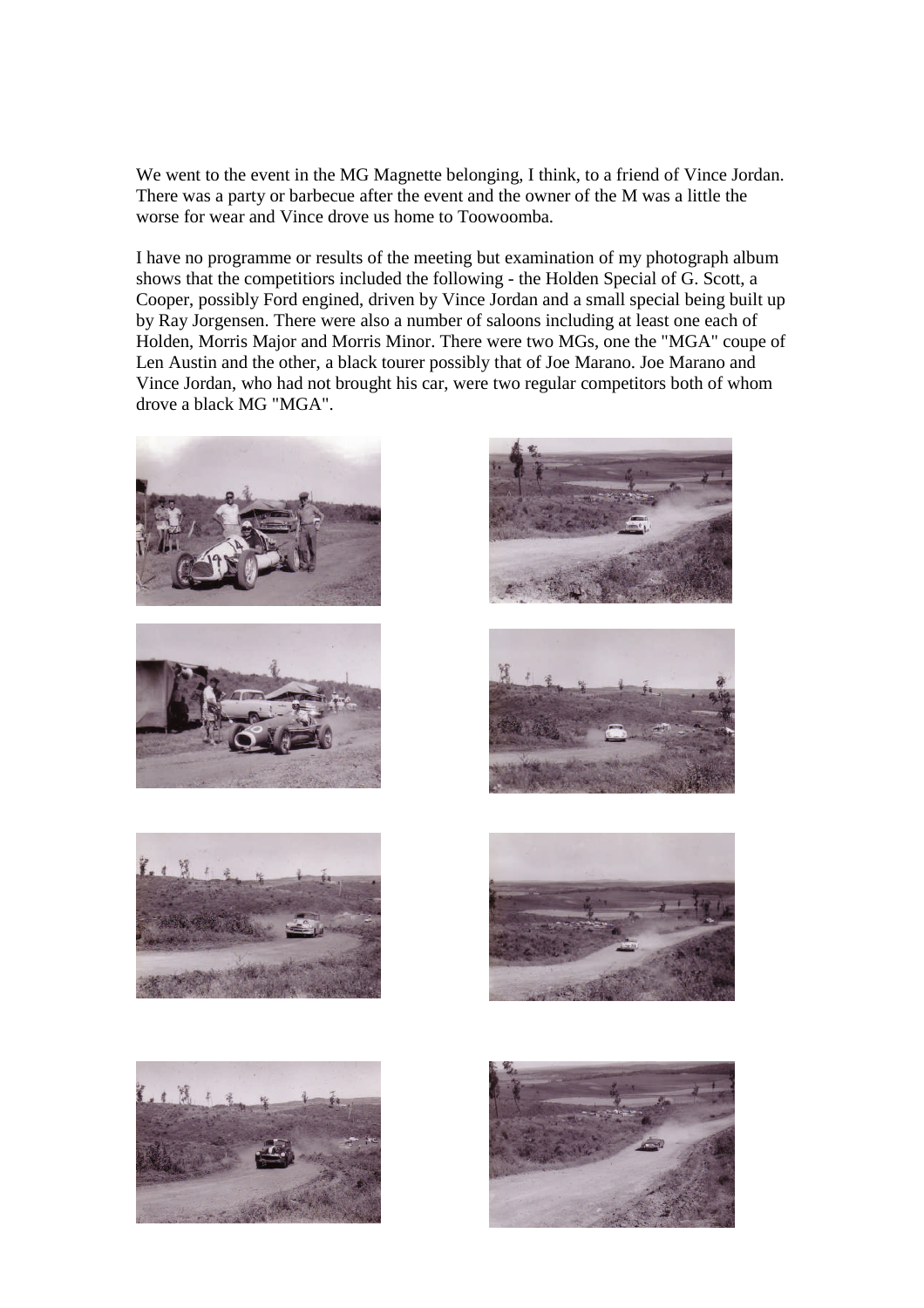

### **Motor racing, Toowoomba, Saturday September 20, 1958**

This meeting was advertised as the "Carnival of Flowers Road Racing Championships" and was a supporting event for the well known carnival held each year. This was not a competitive event for me but I was certainly involved. My job for the day as a member of the T.A.C., the organising club, was that of grid marshall. The circuit used the streets of the Toowoomba suburb of Middle Ridge for a lap distance of 2.6 miles (4.2 km.). It was used again the following year (1959) but despite representations to the Confederation of Australian Motor Sport the club was not allowed to use it in 1960. The start line was in Stenner Street (Redman Straight) which curved immediately into Mackenzie Street (Gazelle Straight) followed by a right angle turn (Hillman Corner) into Alderley Street (Morgan Motors Straight). At Humber Corner there was another right angle turn into Rowbotham Street (Tempo Straight) then another right turn (Gazelle Corner) followed by a short section called the Tempo Wiggle at the beginning of Redman Straight.

Percy Morgan Redman had motor dealerships throughout southern Queensland plus Murwillumbah and Lismore which dealt with products of the then Rootes Group, Fiat tractors and the Tempo range of Rapide and Matador commercial vehicles. Gordon Motors was another Toowoomba dealer of Rootes Group vehicles. The names for the features of the circuit and the amount of advertising in the programme indicate that they were major sponsors of the event.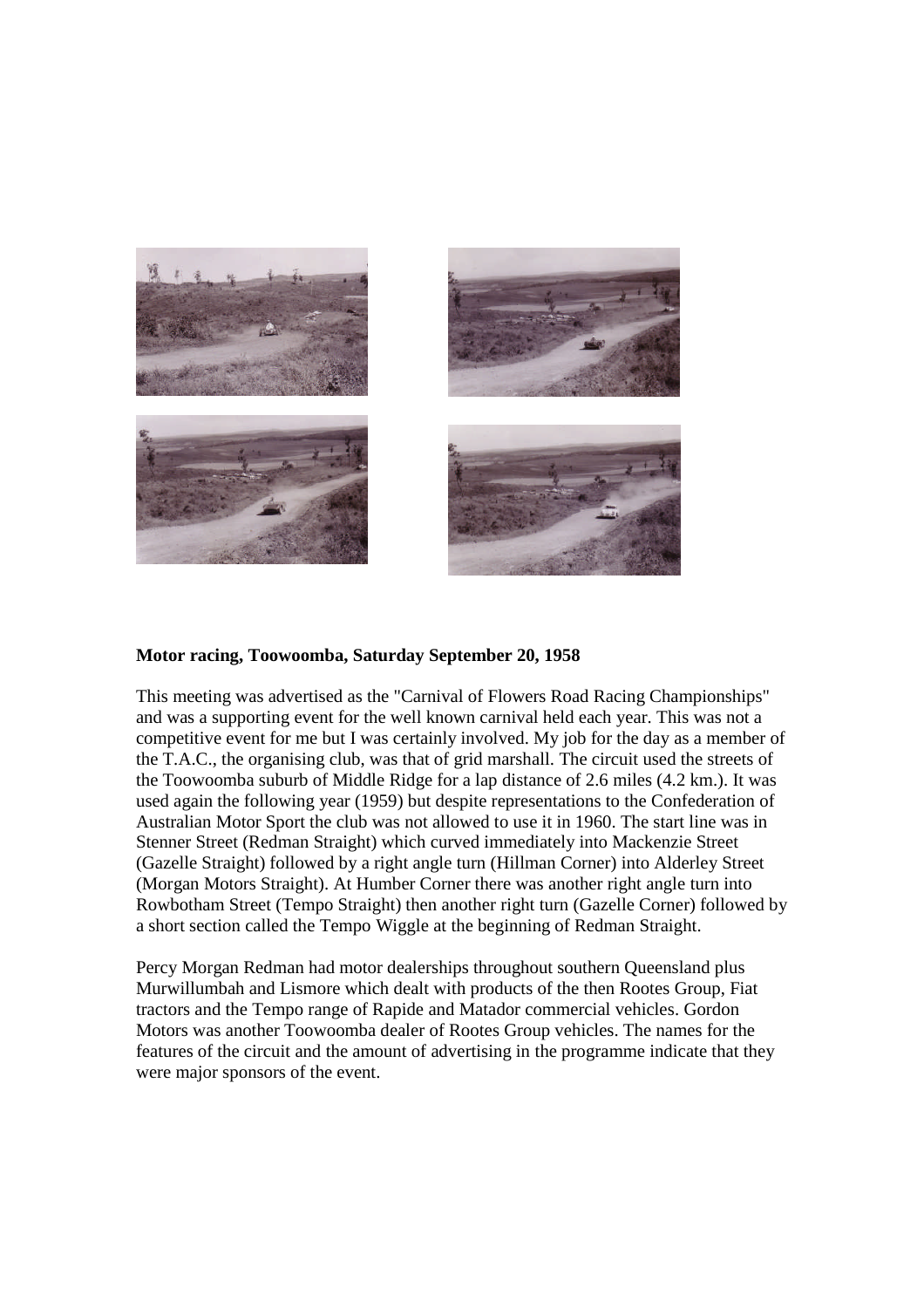The entries for the "Carnival of Flowers Championship'' included four entries from New South Wales. These were the Ferrari entry of Capitol Motors (driver A. Glass), the L.J.C.Motors entry of MG "TC" (driver M. Williams), R.Hodgson (Ford Zephyr) and Lou Kingsley (Holden Sedan). The likely top runners from the Queensland entries would have been A. Griffiths (Cooper Climax), G. Scott (Repco Holden), C.(?) Tadgell (Sabakat), C. Whatmore (Lotus Climax) and W. Anderson (Lotus Holden). The remaining Queensland entries were a very mixed bag. There were three taking the names of Holden, Godfrey and R.P. There were two Porsches, two Jaguars (one each of XK120 and XK140) two MG (a "TC" and a "TF"), a Cooper, three Fords (one each of Anglia, Zephyr and Fordomatic), four Simcas and a Hillman. Cars entered for events other than the championship were another two Holden sedans, a Simca, an MG TC, an MG TF and a Lloyd. Not the sort of fields you would meet up with in the nineteen eighties.

As I said earlier my bower bird instincts had deserted me in 1958 and I have no record of the results despite having a programme and a poster advertising the even. When, if ever,I I rewrite "K. C's Story" I may research the results of this and some other events.

My only clear recollection of the meeting is an incident before the start of, most probably, the main event. The car which had gained pole position, on the right hand side of the straight leading almost immediately into a right hand curve, had withdrawn and I was told to leave the position vacant. Arnold Glass who had qualified for the other position on the front row, complained that it would leave the car in number three position with an unhindered run into the first curve as there was no car in front of him. I advised him that I was only doing as instructed. This instruction was soon countermanded on the orders of the Clerk of Course Stan Mossetter when Arnold Glass raised the matter with him. Arnold Glass was of course intended as the star driver for the meeting despite the fact that the poster for the event says "See STAN JONES (Maserati) and other leading Australian Drivers". Stan Jones did not compete.

#### **Hill climb, Currumbin, Sunday, December 28, 1958**

This Pacific Car Club event was held on the new Currumbin Heights Estate opposite the Currumbin Bird Sanctuary. My only involvement was as a spectator.

The programme lists the following entries.

Saloon cars (up to 2000cc)

A Morris Minor (P.F. O'Hare) and a Morris 1000 (M. Grande).

Saloon cars (unlimited)

This group, of four Holden drivers, consisted of J.C.French, N.P.Chaffey, R.A.Sawyer and J. Wild.

Sports cars (up to 1500cc)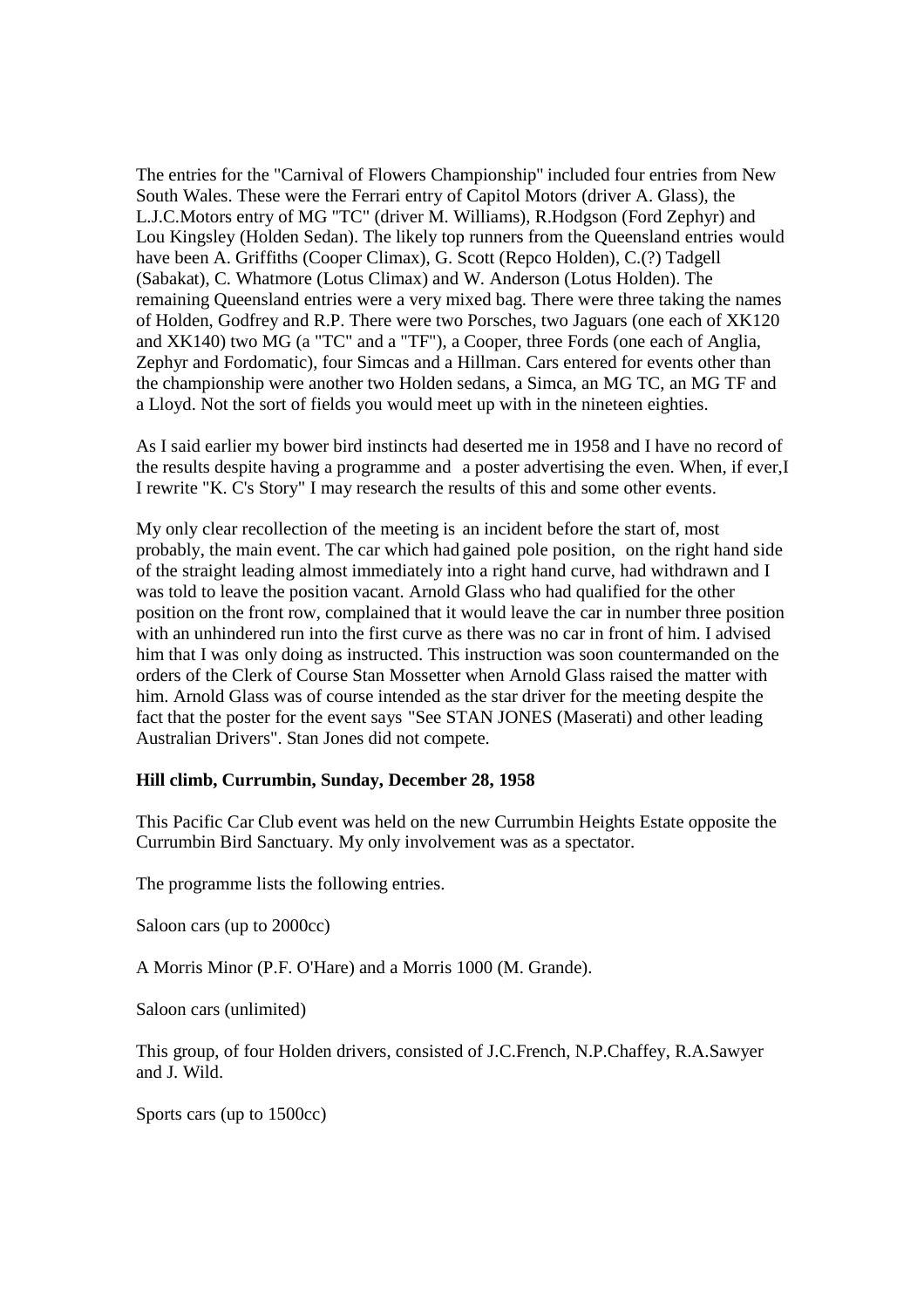MG "TC" (J.H.Frizell and D.A.Bright). MG "TF" (P.F.Kinnane). MGA (V Jordan and J Marano) Prefect sports ( K W Erbs)

Sports cars (unlimited)

Austin Healey (Ann Thomson and R S Jorgensen) Jaguar XK120 (C V Warnes) Porsche (J C Duncan) Rooke Special (E K Rooke) Lotus Holden (W S Anderson)

Racing cars (up to 1500cc)

Cooper MG supercharged ( L J Ayers) Ralt ( N Hall)

Racing cars (unlimited)

Lukey Bristol ( L Lukey) Repco Holden ( G A Scott) Holden Special ( D J Kelly) Ford Special ( J Poteri)

The Ford Special appears in the only photo I have of the event. It began life as a Cooper with a 500 or 1000cc motor. Jim Poteri, its co-owner, is one of the many friends I made during my motor racing days and is one of the many friends mentioned in my story.

While 1958 had been an enjoyable year of motor sport, there was no doubt that my competition days were more in the past than in the future.

The coming year, 1959, was to see my motor sport activities further reduced. When my family grew to three with the birth of my daughter, Christine, on February 12, it became apparent that a sports car was not a family car. It was quite obvious that the TR2 would have to make way for something a little larger and, almost certainly, less sporting. This matter had been under discussion for some time previously and at one stage my mate Jim Poteri made a weekend visit to Toowoomba in his Volkswagen. While discussing what to buy, and as my wife and I were going to Brisbane the following weekend, Jim suggested we swap cars for the week. This would give me the opportunity to try out the VW commuting to work and on a trip to Brisbane. It was an early model with six volt electrics and lights almost as dim as candles. I didn't mind it around town but on the Friday afternoon trip to Brisbane I began to take a rather dim view of the performance and handling. We took a friend and his wife to Brisbane with us and on a long flat stretch, which is no longer part of the main road, I decided to pass the car in front. I went down a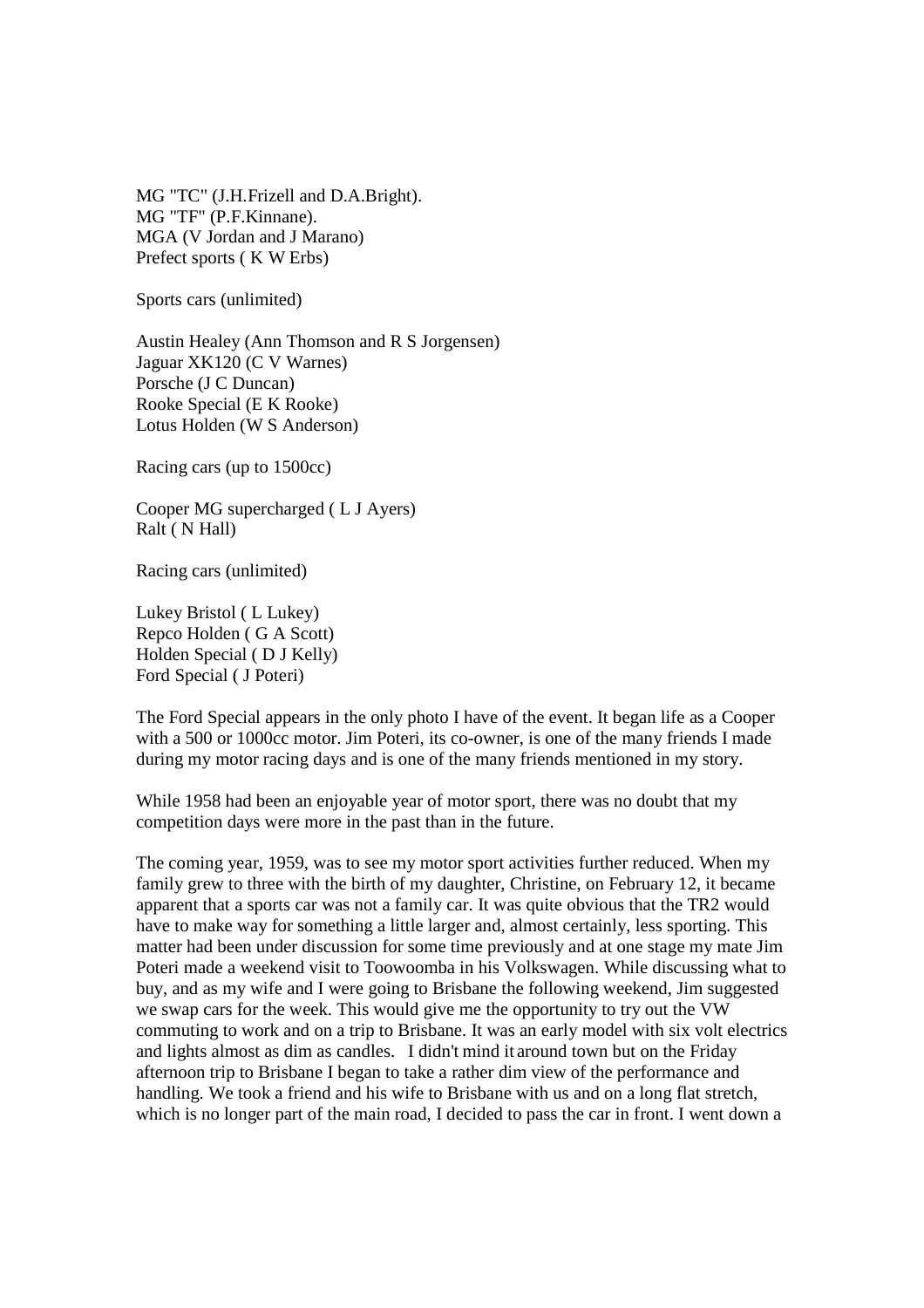gear and down went the foot. As time went by, the VW slowly crept past the rear wheel of the other car, and then its centre door pillar, and then I had to pull back. We still had half a car length to go and I couldn't see what was coming towards us behind the hill we were approaching on the wrong side of the road. In the "TR2" it had been only a matter of flicking the gearbox out of overdrive and getting by in half the distance available. Lesson two came on a long, sweeping, downhill bend on the road into Ipswich. The bend is still there but is bypassed by travellers unless they want to visit Ipswich. Half way around the bend, at what I thought was a suitably reduced speed, things became most hairy as the rear wheels seemed to want to tuck under the car and to make up their own minds about where we were going. Gently lifting off the throttle eased the situation but a VW was mentally crossed off the list. The other passengers didn't seem concerned but I certainly had been.

It was only fifteen days after Christine was born that the "TR2" was exchanged for a small sedan, certainly not a Volkswagen. Any participation in motor sport after February 28, 1959 would be confined to an occasional gymkhana, local trial or treasure hunt. In fact the Simca Aronde 1300 was quite a useful performer in gymkhanas.

The changeover date had allowed me a final fling in the Triumph as the T.A.C. had a Speed Trial set down for Leyburn on February 22. As usual I submitted an entry for the Sports Car class. While I have a programme of sorts for the event it did not list starters only the record holders and their times. There was a blank space at the top for those who wished to fill in names of competitors and their times and speeds. This I didn't do and the only results I have are my own. These are shown on a "Certificate of Performance" and a "Certificate of Merit" issued by the club. My only run as a sports car was at a speed of 97.18 mph (156.39 kph) for the flying quarter mile. As I already held the Sports Car Class E record at 101.4 mph (163.18 km/h) it was suggested, by Stan Mossetter or Kev Zimmerle, that I pay another entry fee and run in Racing Car Class "E". This record was held by Pat Kinneally in another Triumph "TR2" and was only 97.07 mph (156.21 km/h). On my fifth run I was able to raise the record to 98.47 mph (158.47 kph). No doubt there are many smaller capacity modern day cars which could easily better those speeds. There has been a lot of development in the last thirty one years.

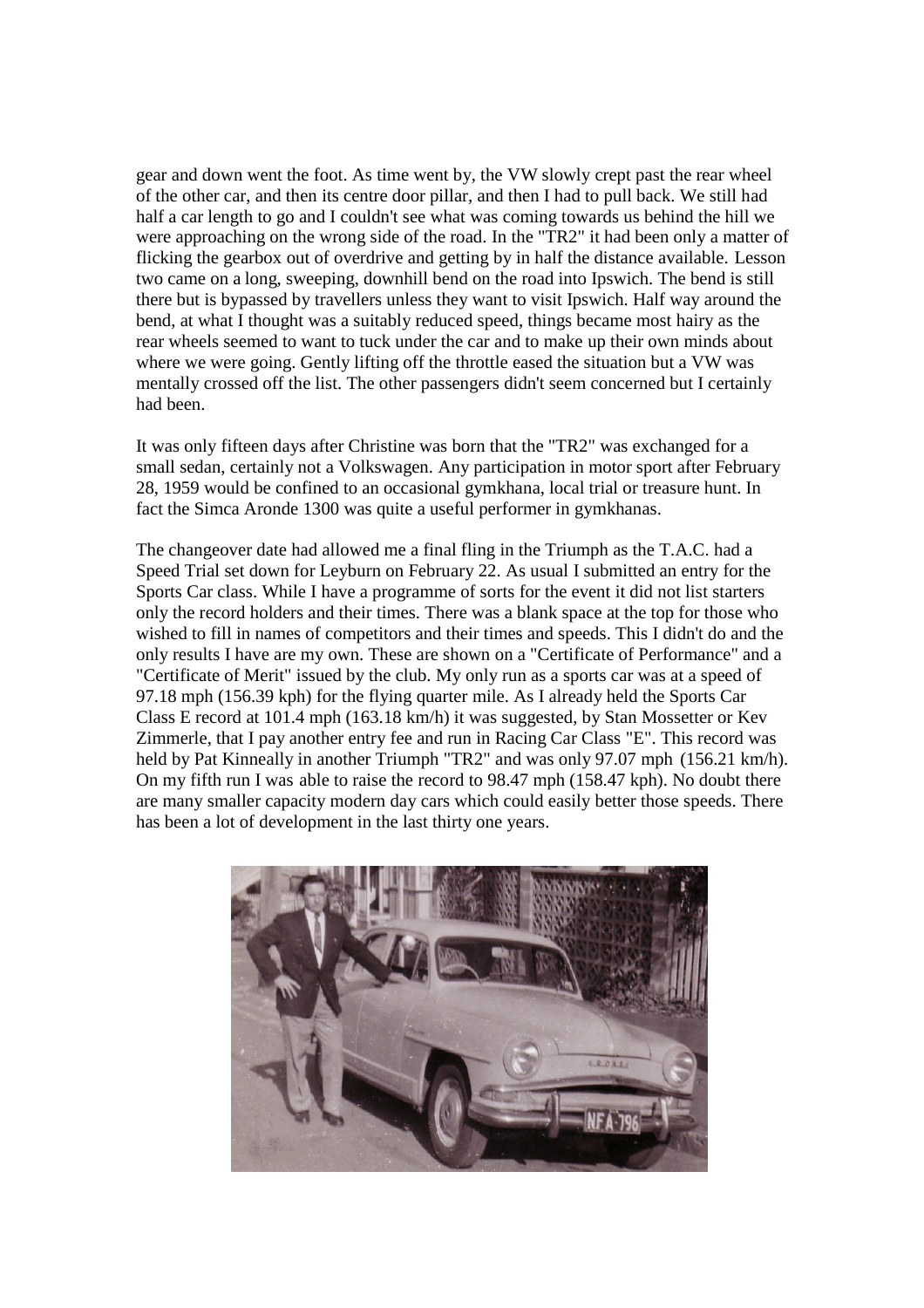For some reason I no longer recall, the transfer was made via Gordon Motors P/L of Toowoomba whereby the Triumph was sold to them for \$1800 and the Simca Aronde 1300 purchased from them for the same price. The new owner, Merv Beutel , had previously owned a Triumph "TR2" and later he was to complain that my car lacked the performance of his previous "TR2", which he said, could always make the climb up the range to Toowoomba in top gear. My car would do so if conditions were just right and you were well over the speed limit as you hit the first real climb which was a long straight. It was not then the dual road of today and the up lane used one lane of the presentdown roadway. He also discovered that both front coil springs were broken. I had known that one was broken but told him, in all truthfulness, that I had not known 'both' springs were broken. He sold it not much later to a local lad who overturned it, without a lot of damage.

The Simca was not without problems as it was prone to overheating and had at most annoying vibration just over 56km/h. Really it was 35 mph which was then the speed limit in a built up area. To make matters worse, the vibration set up, apparently in sympathy, a most annoying rattle. The rattle, but not the vibration, was discovered after a window winder failed. During the repair I found two pieces of welding rod floating about in the bottom of the door. A check some time later turned up three similar pieces in the other front door. Apparently they had been there since the car had been built. One disadvantage of the Simca was the price of parts. When the time came to replace the clutch plate it was discovered that the price of the clutch plate alone would have bought, for a Holden, a clutch plate, pressure plate and throwout bearing.

My log book tells me that attention was paid to the radiator in October 1959 and that the radiator was cleaned and the head shaved due to warping from overheating in September 1960. There was further attention to the radiator in February 1961 and it was recored in October 1961 at a cost of \$29.45. In 1959 Registration and Third Party Insurance cost \$30.70 while Comprehensive Insurance for \$800 cost \$28.80. Relining the front brakes, in October 1959, cost me \$13.50. This included the cost to machine both drums. Also in 1959 a new tyre cost me \$17.77. In 1960 the cost of a new battery was \$23.30. During the time I owned the Simca the lowest price I had recorded for petrol was three shillings and sixpence and the dearest four shillings and sixpence halfpenny per gallon. That works out at a little less than eight and ten centre per litre respectively. One record in the log book shows petrol consumption of 28.4 miles per gallon or 9.96 litre/100km which is nothing note-worthy. I should record that at first I had felt that the Simca was just as quick off the mark from traffic lights as the Triumph. Later I realised that I had been putting the foot flat to the floor when I took off in the Simca but still had plenty in reserve in the Triumph.

On the day I first drove the Simca to work in February, 1959 I was attending a training course with a group of fellow workers. During the lunch break some of the group were looking at the car which was never very common. While demonstrating the reclining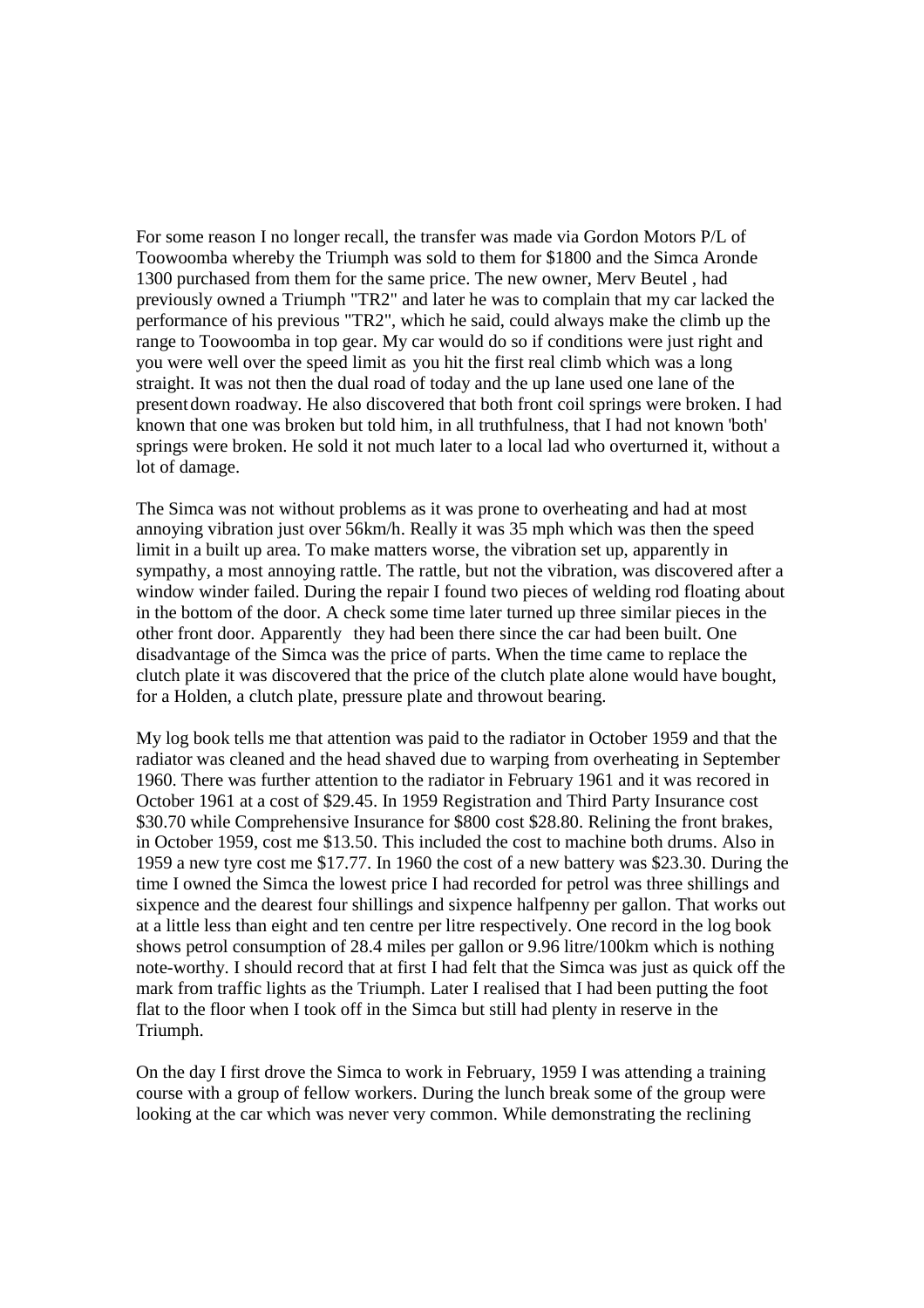front seats, which folded to provide a virtually flat platform, I had an idea. This caused me to suggest to a mate of mine, with similar motoring interests, that the car would be ideal for a trip to the Easter motor racing at Bathurst. It was only a passing remark but it is said that 'many a true word is spoken in jest'.

We did go to Bathurst. It involved us in a round trip of 1176 miles (1892 km) including 70 km around Bathurst. The route chosen from Toowoomba was via the New England Highway to Muswellbrook where we left the highway for some secondary roads. This took us through Denman, Sandy Hollow, Bylong, Rylstone, Kandos and Sofala to Bathurst. This route took us on the road which crosses the ranges, between kerrabee and Bylong, at a place called Cox's Gap. The climb over the gap could be bypassed by using an unused railway tunnel. The tunnel was part of an uncompleted wartime railway building programme. It was completed many years later. For many years it was used by the locals, and others in the know to shorten the trip and eliminate the climb on a narrow winding road. We knew we had to find a side track onto the railway embankment to go through the tunnel but could not find the track on the way south. Approaching the foothills before the gap we saw, on a side track well ahead, a rapidly driven car pull up at a gate which was quickly opened, and closed, after the car was driven through. The car slid onto the road in front of us in a cloud of dust from the dry gravel road we had been on for many miles. As it sped off, we realized he hadn't wanted to drive in our dust and perhaps be held up on the climb by someone unfamiliar with the road. As it turned out, we caught up to him on the climb where he held us up. While watching the motorcycle racing on the Saturday we met a group of my old motorcycle mates. From them we obtained clear directions on how to find the track onto the railway embankment to enter the tunnel from the southern side. It was easily recognized from the abutments of what was to become a railway bridge over the roadway. This tunnel was used some years ago in an advertisement, for an oil company I believe, in which a Porsche was driven through the tunnel.

Les Jordan and I left Toowoomba at 6.55am on March 27, Good Friday in 1959. We had a full tank of petrol and a couple of drums in the boot. Back then, 24 hour petrol was not readily available particularly at Easter. We managed to put 83.7 km behind us in the first hour and 241.3 km in the first three hours. We stopped for petrol at Wallangarra and again at Glencoe where Les took over the driving. We took a few minutes to admire the scenery from the lookout at the top of the Moonbi Range and to make a driver change. What was then a rather steep narrow section has long since been bypassed with dual lanes and easier grades. We paused for petrol at Moonbi as we took the opportunity to top up even if only ten or twelve litres were needed. We stopped for lunch at Tamworth and defied Christian principles by having ham and salad for lunch before leaving that city at 1.43 pm. At 2.55 pm after eight hours travelling we had averaged 75.5 km/h including stops. We stopped at Aberdeen for petrol and for Les to again get behind the wheel. At Muswellbrook at 3.35 pm we left the highway for our inland route. We made a slight detour into Sandy Hollow for a cool drink in anticipation of the dusty road ahead and another change of driver. We met the gravel road and the dust only a few kilometres after crossing the Goulburn River not far from Sandy Hollow. The Goulburn is a tributary of the Hunter River. After eleven hours on the road we had covered 796 km and averaged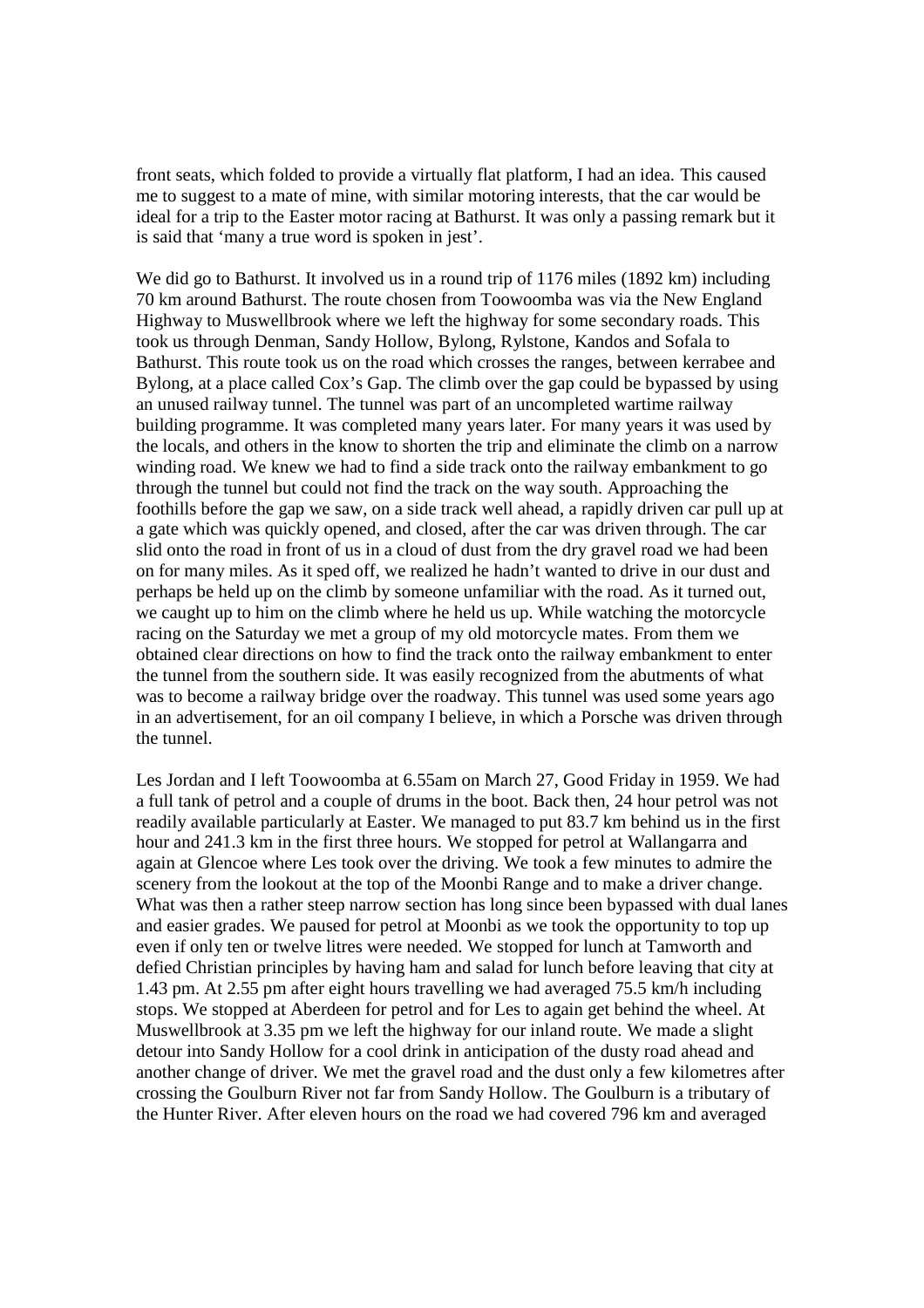72.4 km/h. In this section there were many kilometers of winding, climbing and descending roads with more to come. At Kandos, just before dark, we paused to ask directions. Just before Ilford we missed the turnoff for Safala and had to backtrack a short distance. About 16 kilometres before Bathurst we were well pleased to again see the bitumen, even though it was narrow, and hurry on to arrive at Bathurst at 7.50 pm. In another five minutes we would have been on the road for 13 hours.

The trip odometer read 570 miles (917.3 km). Including the time for all stops we had averaged 71 km/h. After a trip around the mountain circuit we drove to Bathurst. After supper we returned to Reid Park, one of the camping areas on the mountain. We paid the fee and set up camp near a tree which allowed us to anchor our tarpaulin to cover the car and to give us some shelter. Les had brought a folding canvas stretcher which turned out to be a good idea as it was far more comfortable than the folded down seats of the Simca.



#### *The Simca set up for camping*

We were awake early Saturday morning and although a ticket collector came around the area he didn't call on us so we were able to watch the motorcycle races for free. While wandering around we met up with a number of my motorcycle friends of earlier years. These included Gordon Gillies and Les Makin and his wife. Gordon and Les had been with me in my MG "TC" when we went off the road near Bathurst during Easter 1951. The group also included Max James and his wife. From them we were able to get directions for finding the track to the tunnel we had looked for on the trip down. It became a miserable day with light rain falling intermittently. The final race finished in almost continuous rain. We waited for the crowd to disperse before driving down to Bathurst for supper and a souvenir teaspoon to take home to my wife.

We slept in on Sunday morning and then walked down to the esses to watch the car practice sessions. The saloon cars were far more spectacular than the sports, and racing cars. The saloon cars included the Austin A30 of B. Muir and the Morris Minor of K. Bartlett. There was also a Simca, four Peugeots and no less than ten Holdens entered for the saloon car race. Other runners were one each of Ford Consul and Zephyr, 3.4 Jaguar (J McKay), s/c Austin (an A90 according to a pencilled note), a Morris Major and an Austin Lancer. The latter was entered by Leaton Motors, driver B. Foley, and was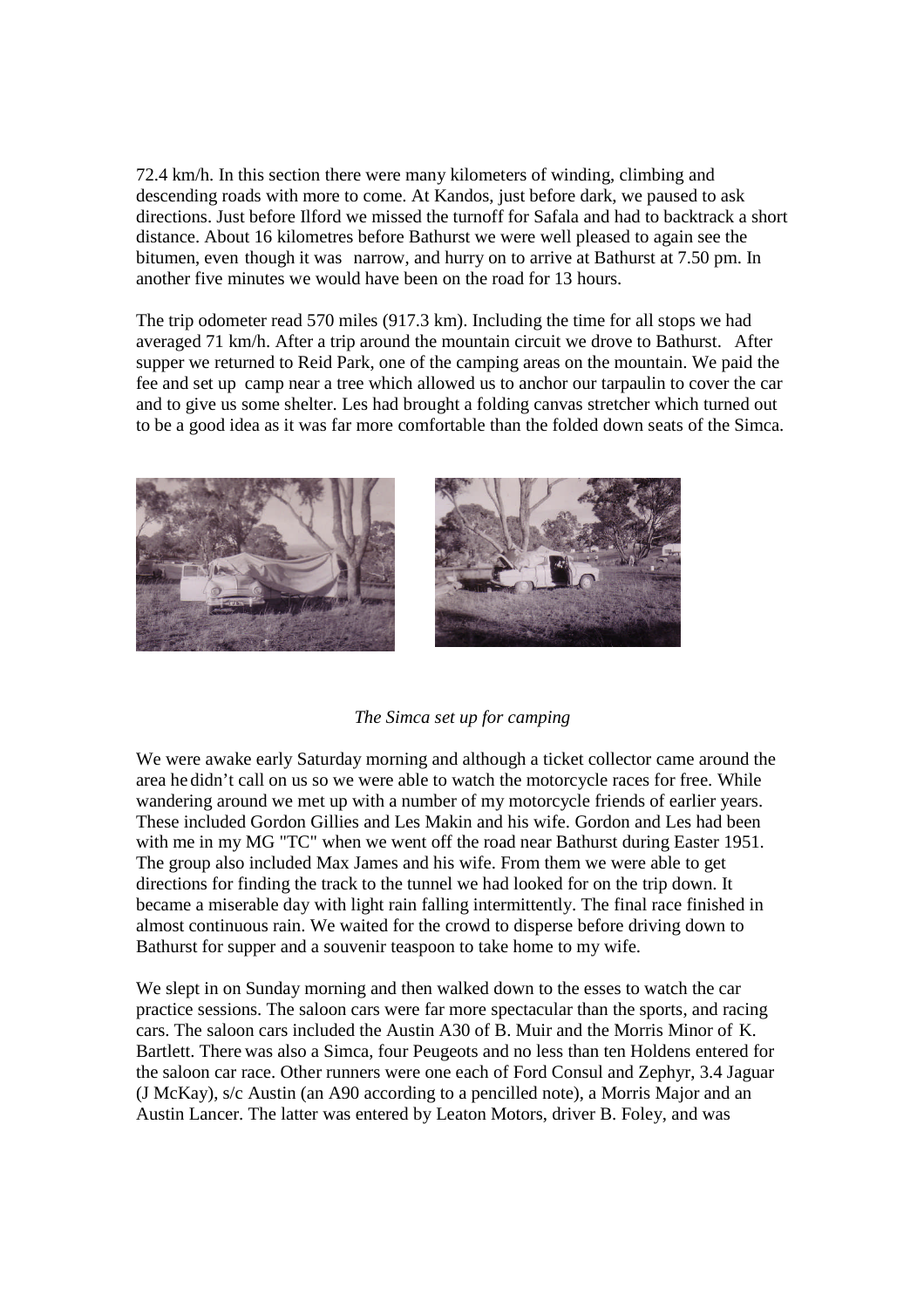reputed to have an MGA twin cam motor fitted. The quoted capacity of 1620 cc doesn't seem to fit but it certainly screamed through the esses. Lionel Ayers, one of the Queensland contingent and an acquaintance from my motorcycle days, had trouble with the blower belts of his s/c Cooper MG and pulled up just opposite our vantage point. We had a short chat while he waited for the track to clear. Once again it had been a day of intermittent light rain. On the way, into Bathurst for supper we took the opportunity of a clear road and we each did a lap of the circuit, at touring speed mostly. We were awake early on Monday morning and after breakfast cleaned up our camp site and packed the car. As we wanted to get away early, if possible, we parked the car near the gate from Reid Park into McPhillamy Park to make exit easier. We did after all have to be in Toowoomba to start work at 8am on Tuesday morning.

When we arrived at our previously chosen vantage point we found it occupied and had to settle for a spot nearby. We had plenty of time as the first race, the first qualifying heat for the Bathurst "100", was late starting. My unofficial results, most likely correct unless the Public Address system announcement was indistinct, show the winner, as the Queenslander Glyn Scott (Repco Holden) with a best lap time of 3m 9.1s and a race time for the three laps of 9m 41.3s. Then followed the Orlando s/c MG, driver unlisted, and the Dal-Ro Jaguar, driver A. Rose. The second qualifying heat, for which I have no times, was won by Stan Jones (Maserati 250F) followed by Ross Jensen of New Zealand in a similar car and Alec Mildren (Cooper Climax). It was in all probability the fastest heat as all three were on the front row of the grid for the Bathurst '100' which was won by Ross Jensen (Maserati 250F). The three leading cars in the first heat were not fast enough to get onto the second row which was occupied by L. Lukey (Cooper Climax) and, my record says, entrant number 6 which was a saloon car. This is an obvious mistake on my part and was probably Number 16 D. Whiteford (Maserati 300S). The three cars from Heat I occupied positions 7, 8 and 9. The only race remaining was a sports car scratch race which we decided to miss. This enabled us to get away before the mass exodus which would have held us up for longer than we could afford. By using a bit of persuasion we were able to get to the access road and leave the circuit.



*Bathurst racing*

We left the main street of Bathurst at 5 pm after filling up with petrol and resetting the trip mileage recorder to zero. It was reading 614 miles (988 km) before being reset. After one hours travelling we had covered 67.6 km of which only 16 km had been bitumen. We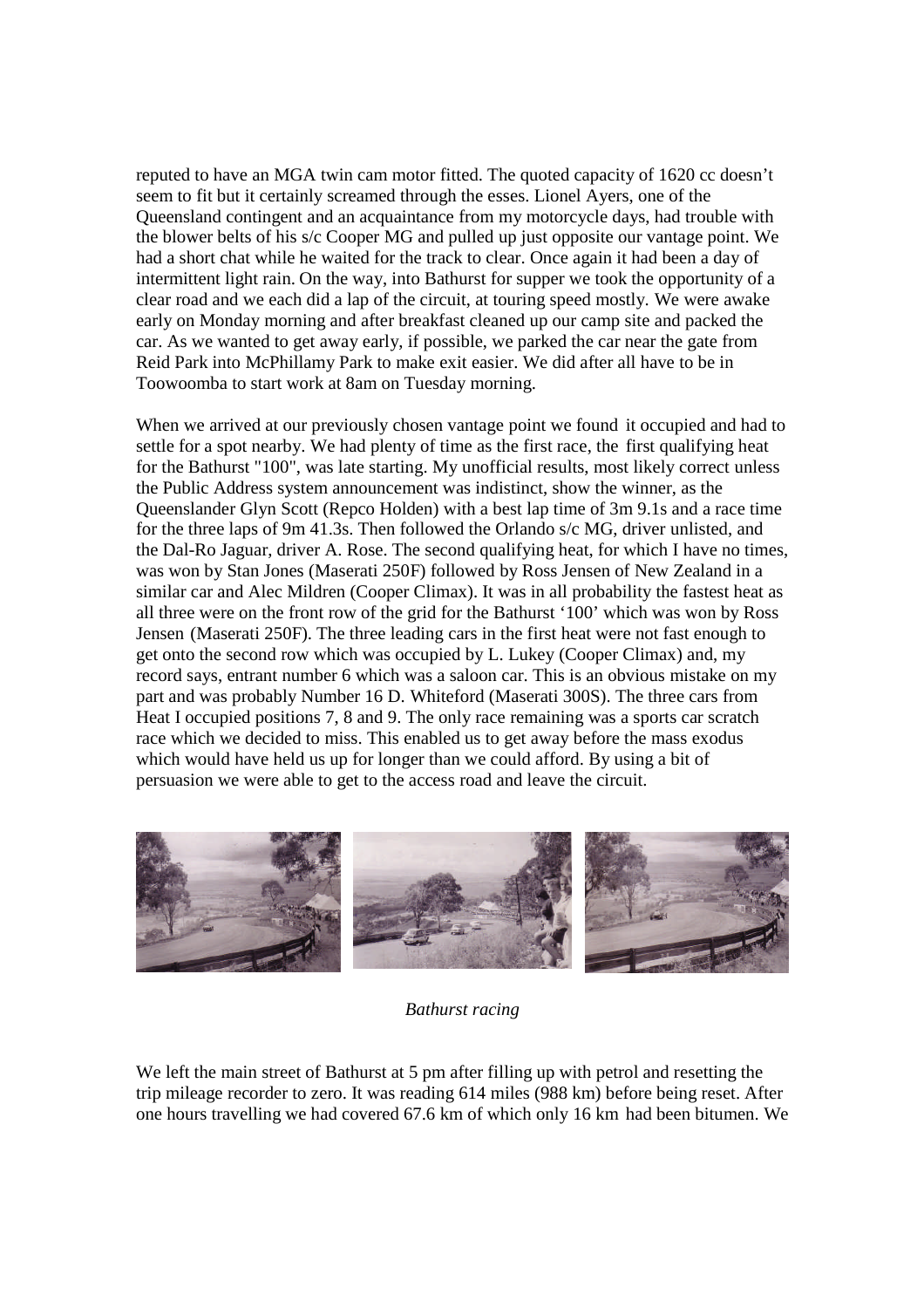had difficulty overtaking other traffic in the narrow winding roads of this section. After a dusty drive behind a VW for several kilometres we finally got safely past only to have him, pass us a few minutes later. We had stopped to help the driver of a Morris Minor in trouble with a slowly deflating tyre. He was able to put in some air using the pump I was still carrying some 30 years 1ater. It was not the only time it has been of assistance to others. At Kandos we were overtaken by darkness but were still able to average 77.2 km/h on the bitumen section from there to Rylstone. At 7.40 pm, after 172.2 km, we easily found the track onto the embankment leading to the tunnel. The instructions, particularly from Max, had been quite clear. We drove through the tunnel hoping no one was going to come the other way, and left the embankment about 4.8 km later. We had to spend a few minutes picking a path through fairly deep water to get back to the road. According to my calculations the tunnel saved about about 13 km and probably 25 minutes spent climbing and descending a narrow section of winding road. At just under 200 km we rejoined the bitumen and left the last of the gravel surface behind us. I noted in my log that soon after, not far from Sandy Hollow, we crossed a stream by a bridge which had been strengthened by a section of army Bailey Bridge. Just beyond Denman I had a hairy moment when I went into a bend too fast in the darkness but recovered with everything intact except my ego.

New England Highway was rejoined at Muswellbrook at 9.45 pm with Les driving. The stop of 53 minutes dropped our overall average to 52.8 km/h. A petrol stop, and another driver change, was made at Moonbi at two minutes to midnight and we climbed over the Moonbi range without stopping to admire the view from the lookout. At 1.37 am we paused at Guyra with 553.6 km behind us. We transferred the contents of a 'Fillican' into the petrol tank, had a cup of tea and made another driver change. The latter became more frequent as the night wore on and tiredness set in and I didn't record all the changes. In the hour between 2.30 and 3.30 am we put 90.1 km behind us, probably the best run of the trip even though it was night time. It was again cup of tea time at Wallangarra at 3.47 am. At 4.54 am the trip odometer read 500 miles (804.6 km) just before reaching Warwick at 5.07 am. We took seven minutes to put the contents of a reserve drum of fuel into the tank and drink the last of our tea. I took over the driving for the final dash for Toowoomba. We arrived home at 6.15 am with 562 miles (904.4 km) on the trip speedometer in time for a cup of tea, some breakfast and a shower before fronting up for work. Our average speed for the trip down and back, with the time and distance at Bathurst excluded, was 67.9 km/h. When allowance is made for the time stopped the average rises to 75.9 km/h. Nothing remarkable even by the standards of those days, I suppose, but we got there and back safely on roads that many of today's drivers would consider totally inadequate.

When lunch time came at 12 noon, I went home to sleep. As my wife and daughter were on the Gold Coast for Easter, I left instructions with my assistant to call me at 1pm if I had not returned by then. I woke with a start when the phone rang at 3pm. My assistant had decided that I needed the sleep. He wasn't wrong either. Les made do with a quick nap during his lunch hour.